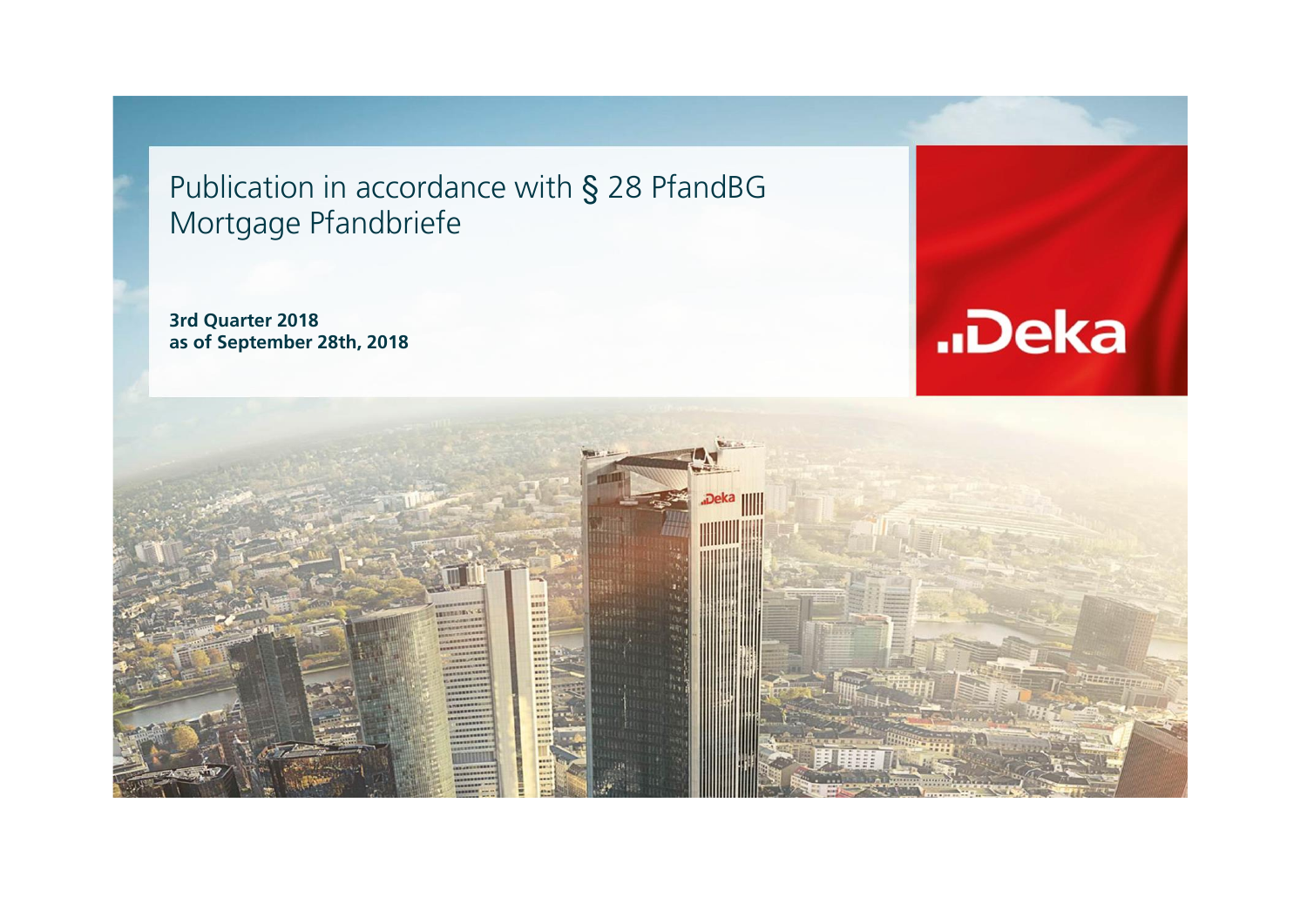# Mortgage Pfandbriefe - Publication in accordance with § 28 PfandBG as of September 28th, 2018



### **Table of contents**

| <b>Publication in accordance with § 28 PfandBG</b>                                                                   | Page(s)        |
|----------------------------------------------------------------------------------------------------------------------|----------------|
| I. Nominal value                                                                                                     | 3              |
| II. vdp-Credit qualitiy differentiation model                                                                        | 3              |
| III. Derivatives contained in cover pool                                                                             | 3              |
| IV. Nominal value and net present value                                                                              | $\overline{4}$ |
| V. Maturity structure                                                                                                | 5              |
| VI. Breakdown of cover pool by size                                                                                  | 6              |
| VII. Fixed-interest rate assets                                                                                      |                |
| VIII. Volume-weighted average maturity elapsed                                                                       | $7^{\circ}$    |
| IX. Weighted average mortgage lending value                                                                          |                |
| X. Additional cover pool assets                                                                                      | 8              |
| XI. Exceedances                                                                                                      | 9              |
| XII. Breakdown of cover pool                                                                                         | $10 - 12$      |
| XIII. Debts in arrears > 90 Days (in mill EUR)                                                                       | 13             |
| XIV. Total amounts of nonperforming assets, if at least 5% of each individual claim are non performing (in mill EUR) | 13             |

#### **Additional voluntary information**

| I. Additional voluntary information about the cover pool               |  |
|------------------------------------------------------------------------|--|
| II. Additional voluntary information about the outstanding Pfandbriefe |  |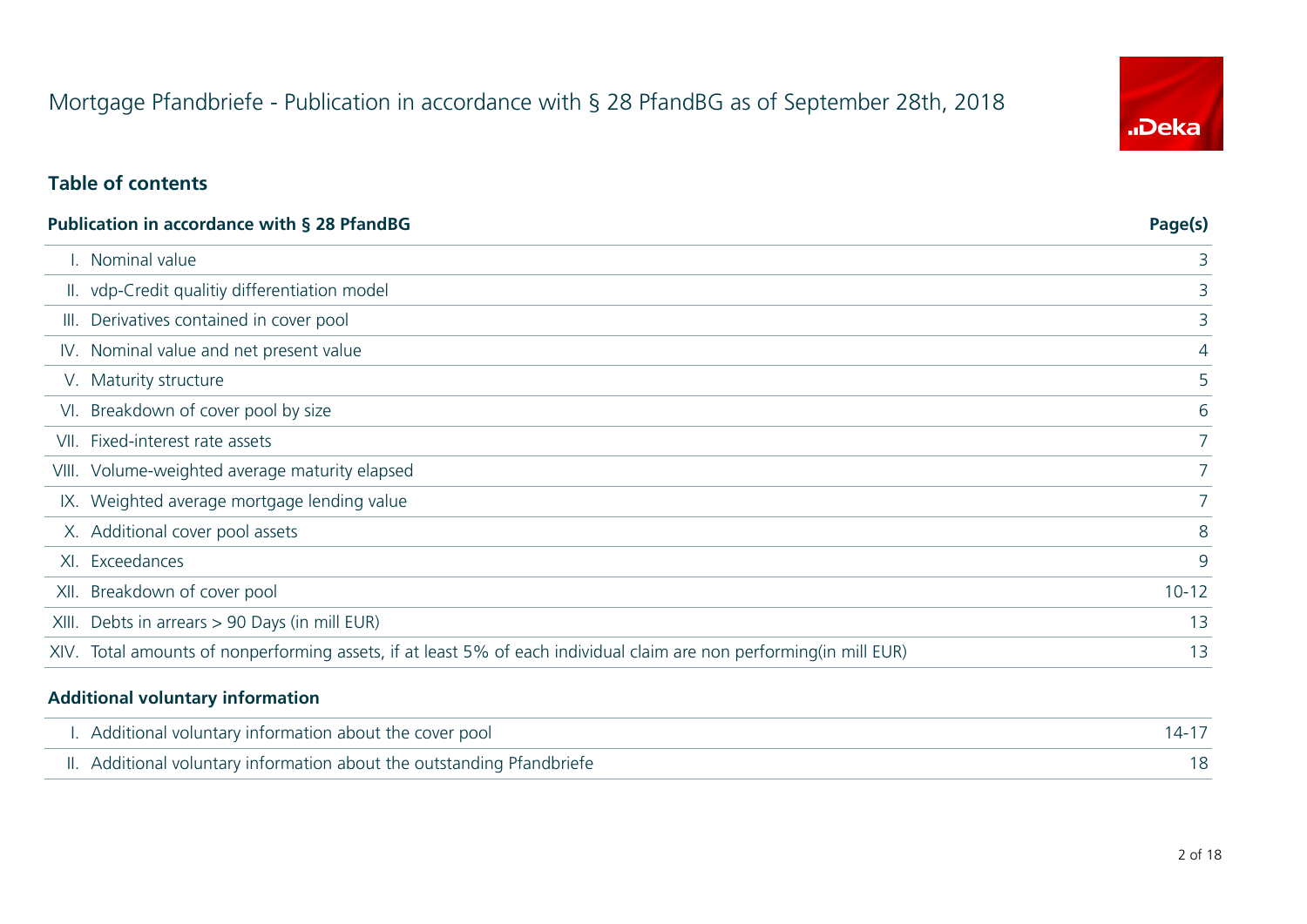# Mortgage Pfandbriefe - Publication in accordance with § 28 PfandBG as of September 28th, 2018



### **I. Nominal value**

| <b>Total amounts in mill EUR</b>          | <b>Nominal value</b> |         |  |  |
|-------------------------------------------|----------------------|---------|--|--|
|                                           | Q3/2018              | Q3/2017 |  |  |
| Outstanding Pfandbriefe                   | 79.5                 | 84.5    |  |  |
| Public sector cover pool                  | 474.0                | 429.4   |  |  |
| Overcollateralization                     | 394.5                | 344.9   |  |  |
| Overcollateralization in % of outstanding | 496.2 %              | 408.2 % |  |  |

### **II. vdp-Credit qualitiy differentiation model**

| Overcollateralization in consideration of the<br>"vdp-Credit quality differentiation model" | <b>Nominal value</b> |         | Net present value |         |  |
|---------------------------------------------------------------------------------------------|----------------------|---------|-------------------|---------|--|
| in mill EUR                                                                                 | O3/2018              | 03/2017 | O3/2018           | 03/2017 |  |
| Overcollateralization                                                                       | 394.5                | 344.9   | 418.6             | 386.3   |  |
| Overcollateralization according to the "vdp-Credit quality<br>differentiation model"        | 394.5                | 344.9   | 418.6             | 386.3   |  |
| Overcollateralization in % of outstanding                                                   | 496.2 %              | 408.2 % | 522.7%            | 452.4 % |  |

#### **III. Derivatives contained in cover pool**

| <b>Total amounts in mill EUR</b> | <b>Nominal value</b> |         |  |  |
|----------------------------------|----------------------|---------|--|--|
|                                  | O3/2018              | 03/2017 |  |  |
| <b>Derivates</b>                 | 0.0                  | 0.0     |  |  |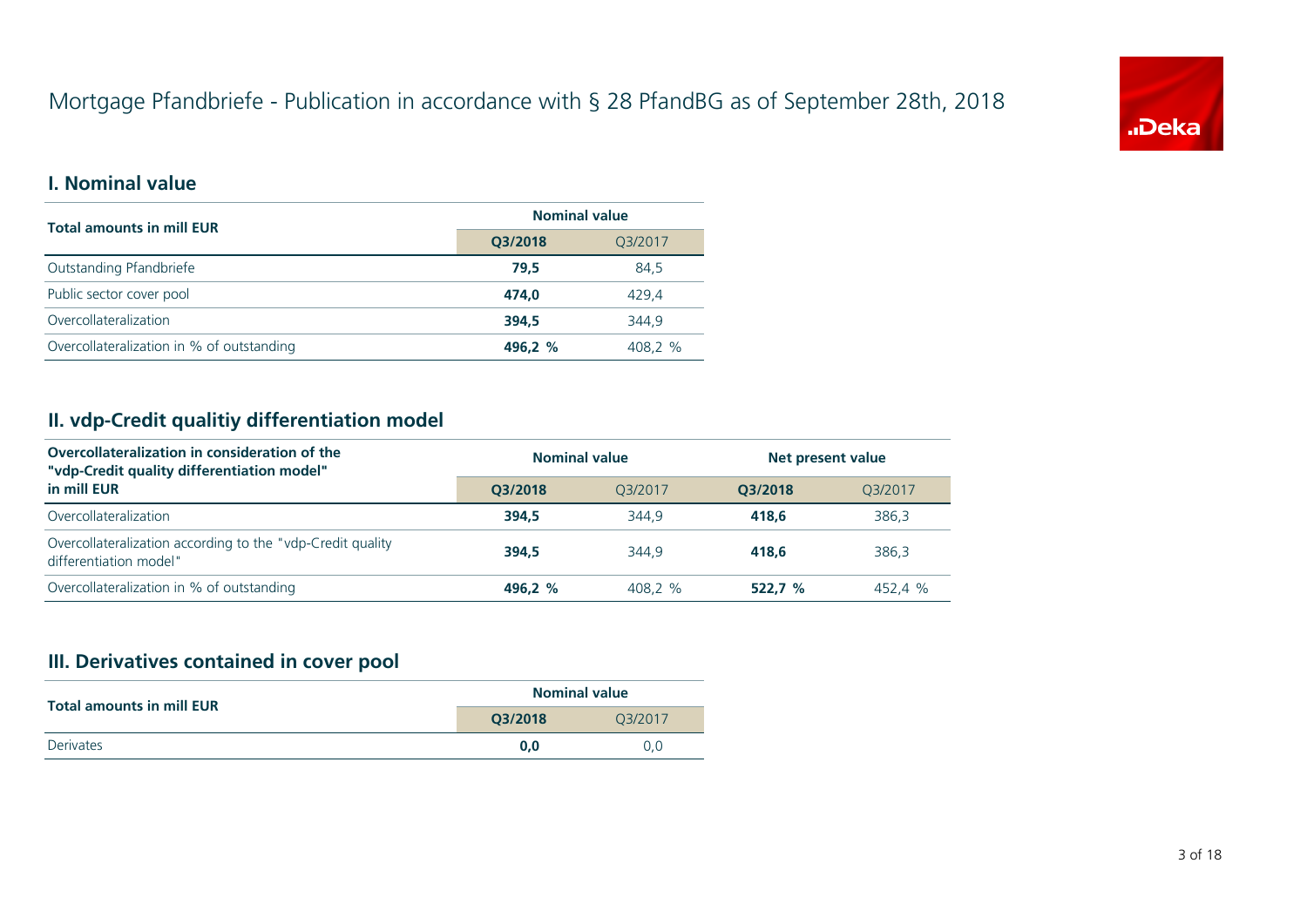

## **IV. Nominal value and net present value**

| <b>Total amounts in mill EUR</b>          | <b>Nominal value</b> |         | Net present value |         |  |
|-------------------------------------------|----------------------|---------|-------------------|---------|--|
|                                           | O3/2018              | 03/2017 | O3/2018           | O3/2017 |  |
| Outstanding Pfandbriefe                   | 79,5                 | 84,5    | 80,1              | 85,4    |  |
| Public sector cover pool                  | 474.0                | 429.4   | 498.7             | 471,7   |  |
| Overcollateralization                     | 394.5                | 344.9   | 418.6             | 386,3   |  |
| Overcollateralization in % of outstanding | 496.2 %              | 408,2 % | 522.7%            | 452,4 % |  |

| <b>Total amounts in mill EUR</b>          | Net present value + 250 BP |         | Net present value - 250 BP |         | Net present value<br><b>Currency stress</b> |         |
|-------------------------------------------|----------------------------|---------|----------------------------|---------|---------------------------------------------|---------|
|                                           | O3/2018                    | O3/2017 | O3/2018                    | O3/2017 | O3/2018                                     | Q3/2017 |
| Outstanding Pfandbriefe                   | 76,5                       | 79.9    | 84,0                       | 91.5    | 76.5                                        | 79,9    |
| Public sector cover pool                  | 456.3                      | 434.2   | 548.4                      | 515.9   | 456.3                                       | 434,2   |
| Overcollateralization                     | 379.8                      | 354,3   | 464.4                      | 424.4   | 379.8                                       | 354,3   |
| Overcollateralization in % of outstanding | 496,8 %                    | 443,5 % | 552,8 %                    | 463,8 % | 496,8 %                                     | 443,5 % |

| <b>Foreign Currencies</b> | Net present value for each foreign<br>currency (in mill) |         |         | <b>Rates of exchange</b> | Net present value<br>in mill EUR |         |
|---------------------------|----------------------------------------------------------|---------|---------|--------------------------|----------------------------------|---------|
|                           | O3/2018                                                  | O3/2017 | O3/2018 | 03/2017                  | O3/2018                          | Q3/2017 |
| <b>Total amounts</b>      |                                                          |         |         |                          | 0,0                              | 0,00    |

Remark: Net present value on Static Method basis in accordance with § 5 and § 6 PfandBarwertV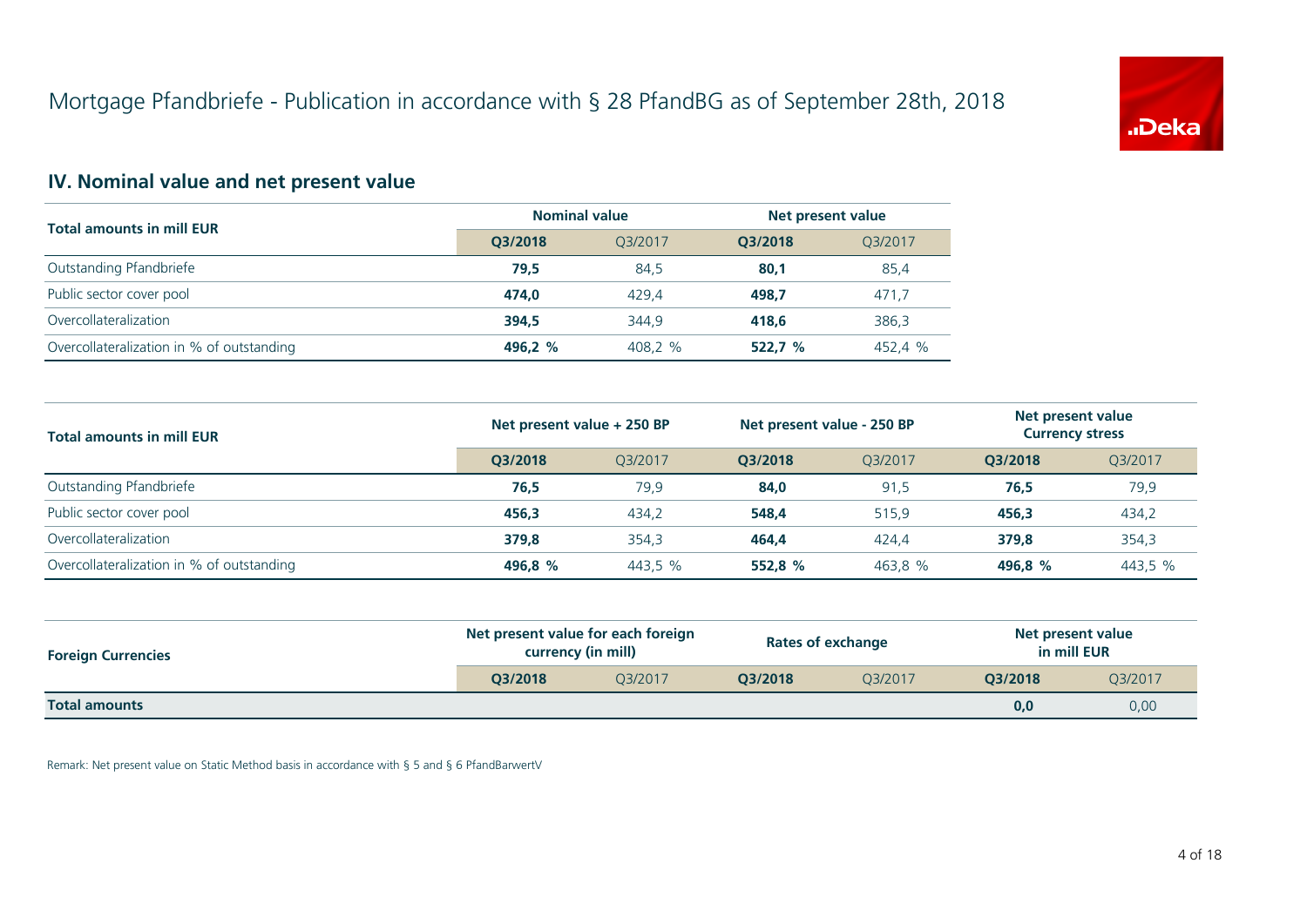

## **V. Maturity structure**

| <b>Maturity ranges</b> |        | <b>Outstanding Pfandbriefe in mill EUR</b> |         | Mortgage cover pool in mill EUR |         |         |
|------------------------|--------|--------------------------------------------|---------|---------------------------------|---------|---------|
|                        |        |                                            | Q3/2018 | Q3/2017                         | Q3/2018 | Q3/2017 |
|                        | $\leq$ | 6 months                                   | 0,0     | 5,0                             | 21,2    | 0,0     |
| 6 months               | $\leq$ | 12 months                                  | 0,0     | 0,0                             | 0,0     | 25,0    |
| 12 months              | $\leq$ | 18 months                                  | 30,0    | 0,0                             | 0,0     | 29,3    |
| 18 months              | $\leq$ | 2 years                                    | 29,5    | 0,0                             | 51,9    | 0,0     |
| 2 years                | $\leq$ | 3 years                                    | 10,0    | 59,5                            | 74,5    | 122,5   |
| 3 years                | $\leq$ | 4 years                                    | 10,0    | 10,0                            | 64,7    | 49,9    |
| 4 years                | $\leq$ | 5 years                                    | 0,0     | 10,0                            | 118,1   | 0,0     |
| 5 years                | $\leq$ | 10 years                                   | 0,0     | 0,0                             | 143,6   | 202,6   |
|                        | >      | 10 years                                   | 0,0     | 0,0                             | 0,0     | 0,0     |
| <b>Total amounts</b>   |        |                                            | 79,5    | 84,5                            | 474,0   | 429,4   |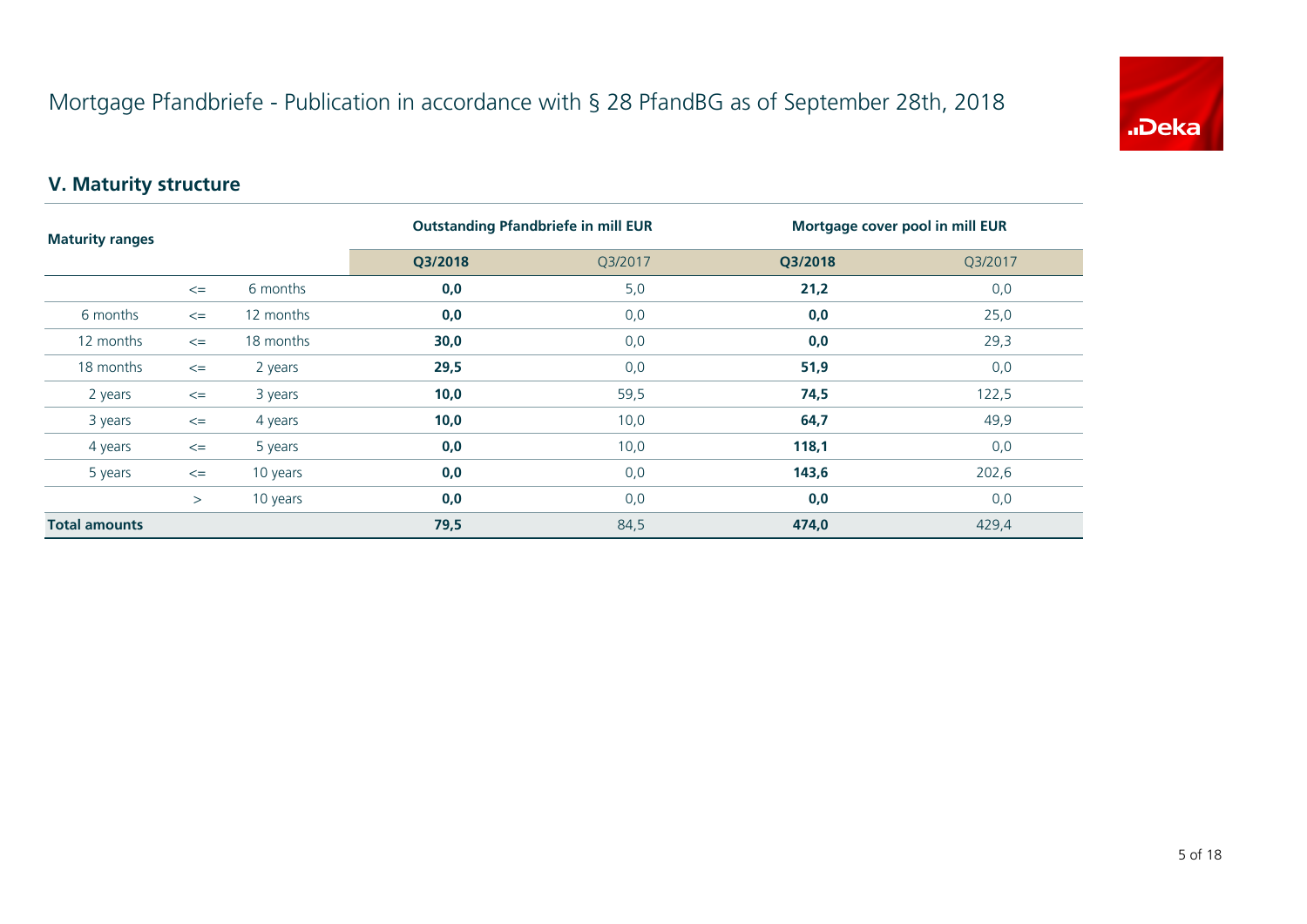

# **VI. Breakdown of cover pool by size**

| Breakdown of cover pool by size (in mill EUR)                                            |                                   |        |               |         |         |  |
|------------------------------------------------------------------------------------------|-----------------------------------|--------|---------------|---------|---------|--|
|                                                                                          |                                   |        |               | Q3/2018 | Q3/2017 |  |
| Regular cover                                                                            |                                   | $\leq$ | 0,3 mill EUR  | 0,0     | 0,0     |  |
| Mortgage Loans                                                                           |                                   |        |               |         |         |  |
| Regular cover                                                                            | $0.3$ mill EUR $\leq$             |        | 1,0 mill EUR  | 0,8     |         |  |
| Mortgage Loans                                                                           |                                   |        |               |         | 1,8     |  |
| Regular cover                                                                            | 1,0 mill EUR $\leq$ 10,0 mill EUR |        |               | 26,4    |         |  |
| Mortgage Loans                                                                           |                                   |        |               |         | 29,5    |  |
| Regular cover                                                                            |                                   | $\geq$ | 10,0 mill EUR |         |         |  |
| Mortgage Loans                                                                           |                                   |        |               | 436,8   | 253,1   |  |
| <b>Amounts</b>                                                                           |                                   |        |               | 464,0   | 284,4   |  |
| Additional cover pool assets according to<br>§ 19 para. 1 no. 1, no. 2 and no. 3 PfandBG |                                   |        |               | 10,0    | 145,0   |  |
| <b>Total amounts</b>                                                                     |                                   |        |               | 474,0   | 429,4   |  |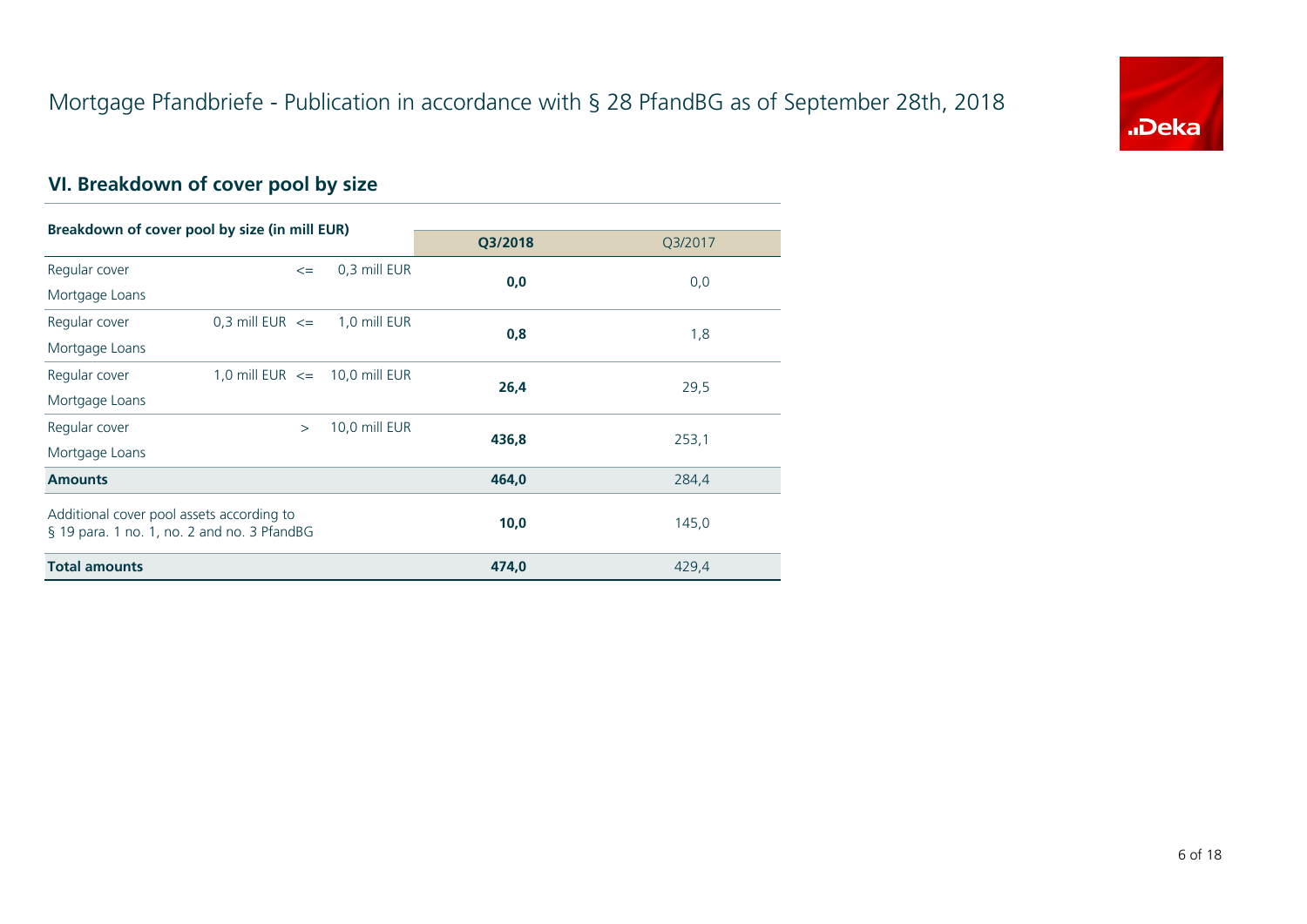

### **VII. Fixed-interest rate assets**

| <b>Total amounts of fixed-interest assets</b><br>(nominal and percentage values) | <b>Total amounts in mill EUR</b> |         | thereof: Nominal value of fixed<br>interest assets |         |           | thereof: Percentage of fixed<br>interest assets |  |
|----------------------------------------------------------------------------------|----------------------------------|---------|----------------------------------------------------|---------|-----------|-------------------------------------------------|--|
|                                                                                  | O3/2018                          | 03/2017 | 03/2018                                            | 03/2017 | O3/2018   | 03/2017                                         |  |
| Outstanding Pfandbriefe                                                          | 79,5                             | 84.5    | 79.5                                               | 84.5    | 100.0 $%$ | 100.0 %                                         |  |
| Public sector cover pool                                                         | 474.0                            | 429.4   | 390.9                                              | 340.9   | 82.5%     | 79.4 %                                          |  |

## **VIII. Volume-weighted average maturity elapsed**

| Information on claims<br>according to § 12 PfandBG                                                                                                 | <b>Average in years</b> |         |  |
|----------------------------------------------------------------------------------------------------------------------------------------------------|-------------------------|---------|--|
|                                                                                                                                                    | Q3/2018                 | Q3/2017 |  |
| According to § 28 para. 1 no. 11 PfandBG:<br>Volume-weighted average of the maturity that<br>has elapsed since the loan was granted<br>(seasoning) | 3,2                     | 2.2     |  |

## **IX. Weighted average mortgage lending value**

| Information on claims<br>according to § 12 PfandBG                         | <b>Average in percent</b> |         |  |
|----------------------------------------------------------------------------|---------------------------|---------|--|
|                                                                            | Q3/2018                   | Q3/2017 |  |
| According to § 28 para. 2 no.3 PfandBG:<br>Weighted mortgage lending value | 56.3                      | 56.3    |  |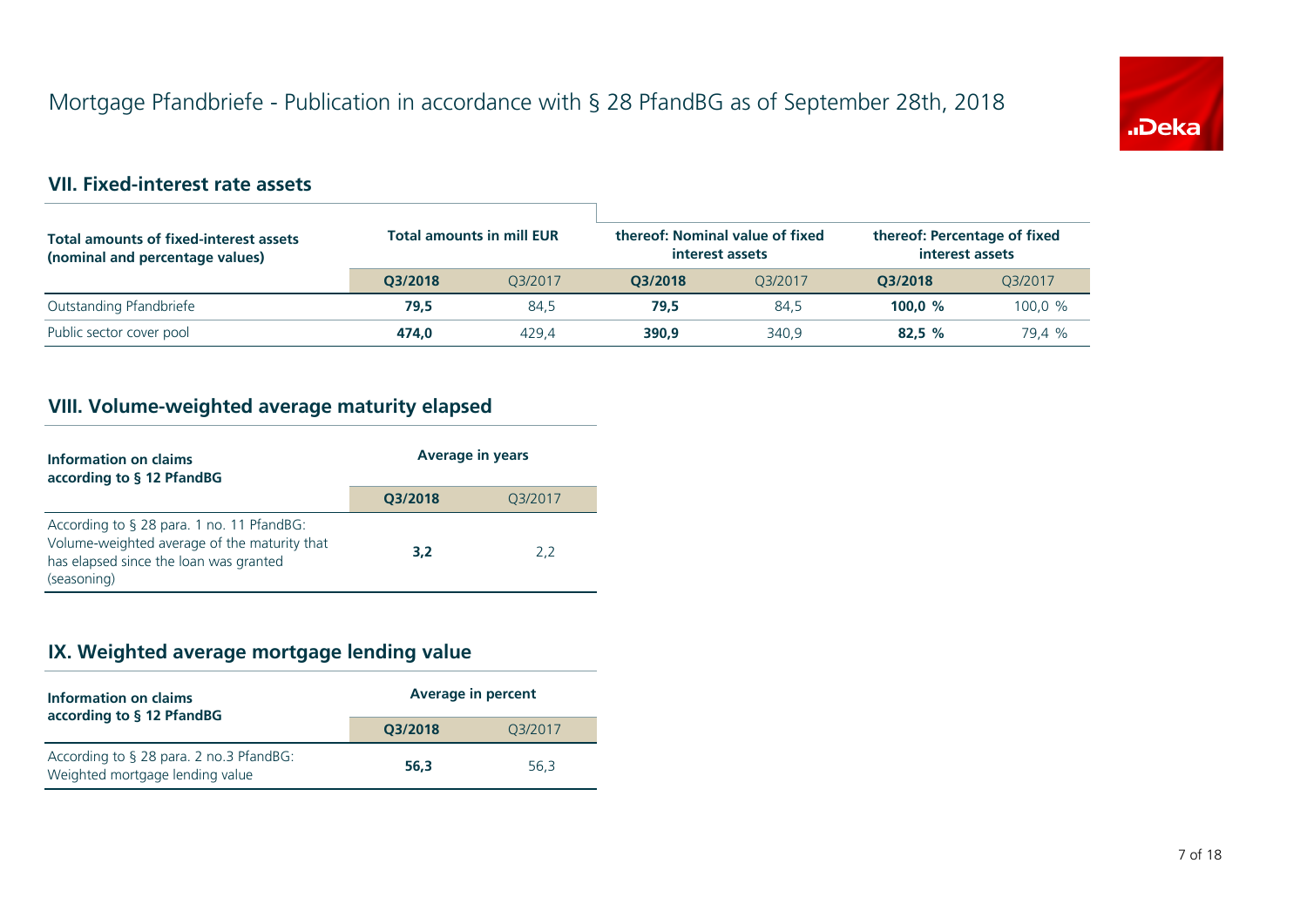

## **X. Additional cover pool assets**

| Additional cover pool assets according to                                                                                                 |                      |         | <b>Total amounts in mill EUR</b> |                                                                                               |                            |         |                                                                                                                                    |
|-------------------------------------------------------------------------------------------------------------------------------------------|----------------------|---------|----------------------------------|-----------------------------------------------------------------------------------------------|----------------------------|---------|------------------------------------------------------------------------------------------------------------------------------------|
| § 19 para. 1 no. 1, no. 2 and no. 3 PfandBG                                                                                               |                      | Q3/2018 | Q3/2017                          |                                                                                               |                            |         |                                                                                                                                    |
|                                                                                                                                           |                      | 10,0    | 145,0                            |                                                                                               |                            |         |                                                                                                                                    |
| Thereof additional cover pool assets<br>according to § 28 para. 1 no. 4                                                                   |                      |         | <b>Total amounts in mill EUR</b> |                                                                                               |                            |         |                                                                                                                                    |
| in conjunction with § 19 para. 1 no. 1 PfandBG                                                                                            |                      | Q3/2018 | Q3/2017                          |                                                                                               |                            |         |                                                                                                                                    |
|                                                                                                                                           |                      | 0,0     | 0,0                              |                                                                                               |                            |         |                                                                                                                                    |
| Thereof additional cover pool assets<br>according to § 28 para. 1 no. 5<br>in conjunction with § 19 para. 1 no. 2 PfandBG                 |                      |         | <b>Total amounts in mill EUR</b> | thereof: Exposure in covered bonds<br>according to Article 129 Regulation<br>(EU) No 575/2013 |                            |         |                                                                                                                                    |
| based in                                                                                                                                  | <b>Code</b><br>$(*)$ | Q3/2018 | Q3/2017                          | Q3/2018                                                                                       | Q3/2017                    |         |                                                                                                                                    |
| Germany                                                                                                                                   | DE                   | 0,0     | 0,0                              | 0,0                                                                                           | 0,0                        |         |                                                                                                                                    |
| <b>Total amounts</b>                                                                                                                      |                      | 0,0     | 0,0                              | 0,0                                                                                           | 0,0                        |         |                                                                                                                                    |
| Thereof additional cover pool assets<br>according to § 28 para. 1 no. 6<br>in conjunction with § 19 para. 1 no. 2 and 3<br><b>PfandBG</b> |                      |         | <b>Total amounts in mill EUR</b> | according to § 20 para. 1 PfandBG<br>(§ 19 para. 1 no. 3 PfandBG)                             | thereof: Exposure in bonds |         | thereof: Cover pool assets according<br>to § 19 para. 1 no. 2 in conjunction<br>with § 4 para. 1 sentence 2 no. 1 and<br>2 PfandBG |
| based in                                                                                                                                  | Code<br>$(*)$        | Q3/2018 | Q3/2017                          | Q3/2018                                                                                       | Q3/2017                    | Q3/2018 | Q3/2017                                                                                                                            |
| Germany                                                                                                                                   | DE                   | 10,0    | 70,0                             | 0,0                                                                                           | 0,0                        | 10,0    | 70,0                                                                                                                               |
| Poland                                                                                                                                    | PL                   | 0,0     | 75,0                             | 0,0                                                                                           | 0,0                        | 0,0     | 75,0                                                                                                                               |
| <b>Total amounts</b>                                                                                                                      |                      | 10,0    | 145,0                            | 0,0                                                                                           | 0,0                        | 10,0    | 145,0                                                                                                                              |

(\*) Remark: The terms of country codes are based on the two-letter ISO-Codes defined in 'ISO 3166 alpha-2', published by the International Organization for Standardization (ISO).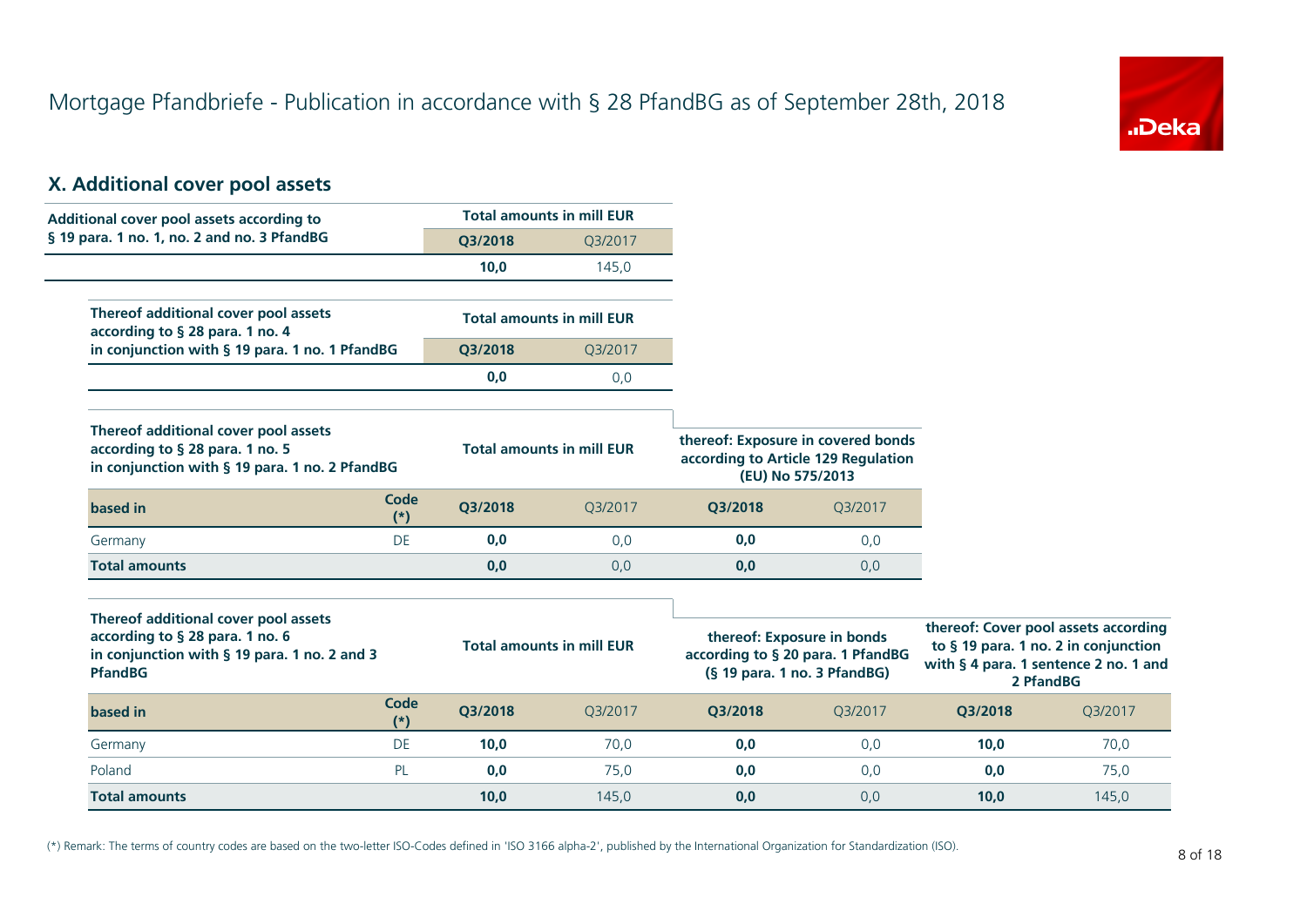# Mortgage Pfandbriefe - Publication in accordance with § 28 PfandBG as of September 28th, 2018



## **XI. Exceedances**

| Information according to $\S$ 28 para. 1                                                                            | <b>Total amounts in mill EUR</b> |         |  |
|---------------------------------------------------------------------------------------------------------------------|----------------------------------|---------|--|
| no. 7 and no. 8 PfandBG                                                                                             | O3/2018                          | 03/2017 |  |
| Cover pool assets that exceed the limits of<br>§ 13 para. 1 PfandBG<br>(§ 28 para. 1 no. 7 PfandBG)                 | 0,0                              | 0,0     |  |
| Cover pool assets that exceed the limits of<br>§ 19 para. 1 no. 2 PfandBG<br>(§ 28 para. 1 no. 8 and no. 5 PfandBG) | 0,0                              | 0,0     |  |
| Cover pool assets that exceed the limits of<br>§ 19 para. 1 no. 3 PfandBG<br>(§ 28 para. 1 no. 8 and no. 6 PfandBG) | 0,0                              | 0,0     |  |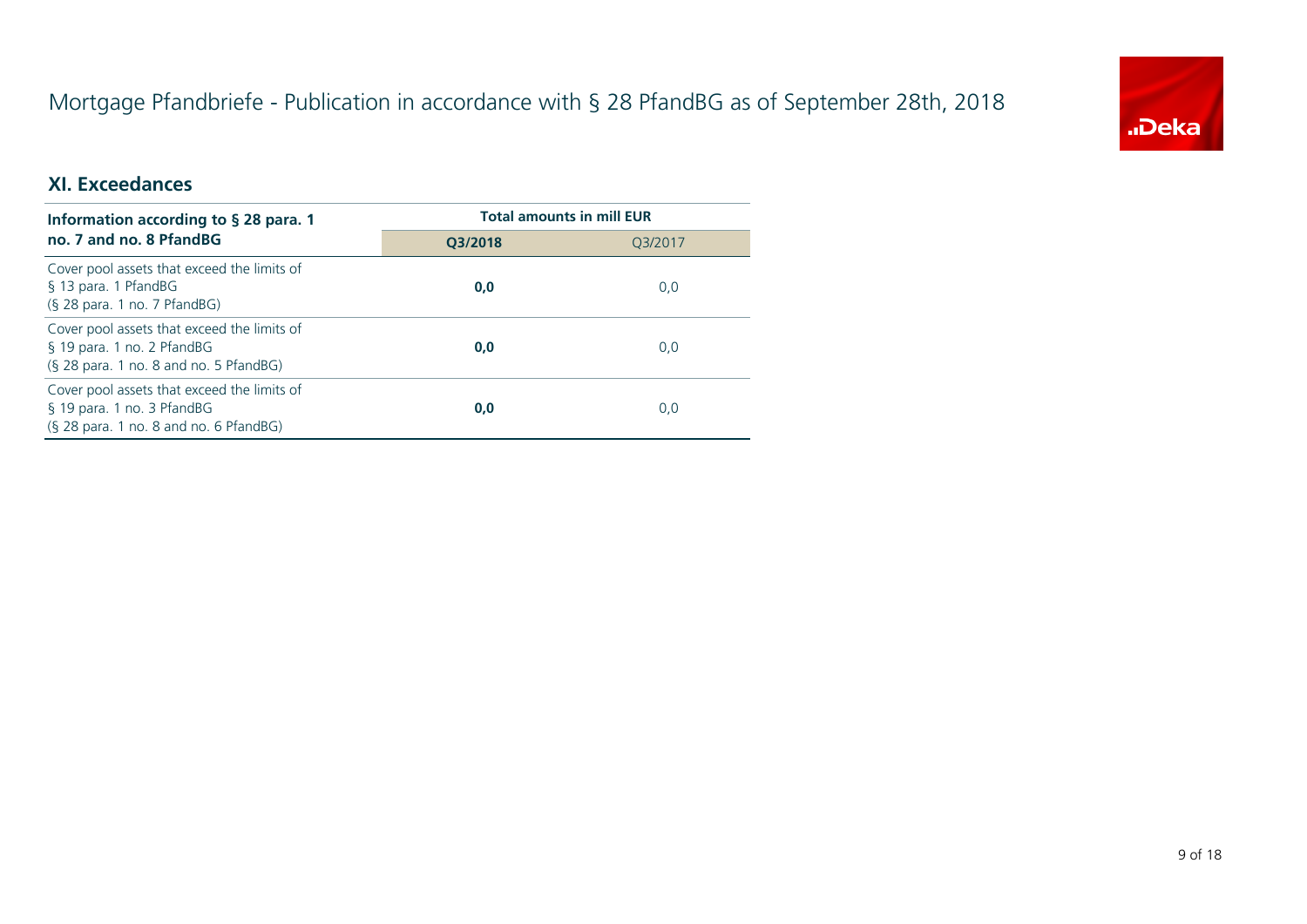

# **XII. Breakdown of cover pool**

|                                                                                                      | <b>Commercial</b>   |         | <b>Residential</b>  |         |  |
|------------------------------------------------------------------------------------------------------|---------------------|---------|---------------------|---------|--|
| <b>Total amounts</b>                                                                                 | amounts in mill EUR |         | amounts in mill EUR |         |  |
|                                                                                                      | Q3/2018             | Q3/2017 | Q3/2018             | Q3/2017 |  |
| Condominiums                                                                                         | 0,0                 | 0,0     | 0,0                 | 0,0     |  |
| Single-/Two-family-houses                                                                            | 0,0                 | 0,0     | 0,0                 | 0,0     |  |
| Multi-family dwellings                                                                               | 0,0                 | 0,0     | 0,0                 | 0,0     |  |
| Office buildings                                                                                     | 303,2               | 155,0   | 0,0                 | 0,0     |  |
| Retail buildings                                                                                     | 65,0                | 29,3    | 0,0                 | 0,0     |  |
| Industrial buildings                                                                                 | 0,0                 | 0,0     | 0,0                 | 0,0     |  |
| Other commercial buildings                                                                           | 95,7                | 100,1   | 0,0                 | 0,0     |  |
| Buildings under construction not yet producing yield                                                 | 0,0                 | 0,0     | 0,0                 | 0,0     |  |
| <b>Building land</b>                                                                                 | 0,0                 | 0,0     | 0,0                 | 0,0     |  |
| <b>Amounts</b>                                                                                       | 464,0               | 284,4   | 0,0                 | 0,0     |  |
| Additional cover pool assets (statutory overcollateralization /<br>safeguarding liquidity inclusive) | 10,0                | 145,0   | 0,0                 | 0,0     |  |
| <b>Total amounts</b>                                                                                 | 474,0               | 429,4   | 0,0                 | 0,0     |  |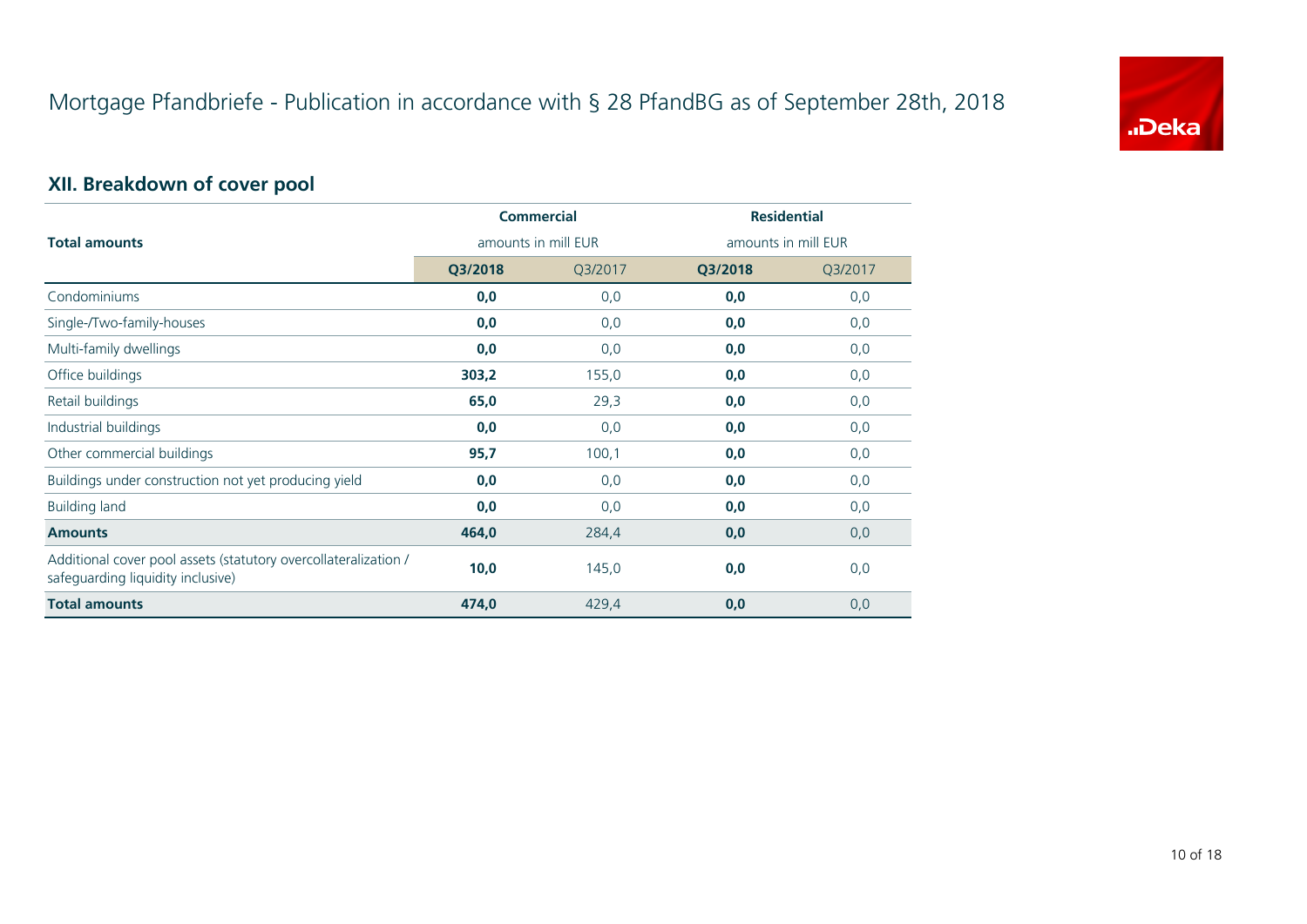

# **XII. Breakdown of cover pool**

|                                                                                                      | <b>Commercial</b>   |         | <b>Residential</b>  |         |  |
|------------------------------------------------------------------------------------------------------|---------------------|---------|---------------------|---------|--|
| Germany                                                                                              | amounts in mill EUR |         | amounts in mill EUR |         |  |
|                                                                                                      | Q3/2018             | Q3/2017 | Q3/2018             | Q3/2017 |  |
| Condominiums                                                                                         | 0,0                 | 0,0     | 0,0                 | 0,0     |  |
| Single-/Two-family-houses                                                                            | 0,0                 | 0,0     | 0,0                 | 0,0     |  |
| Multi-family dwellings                                                                               | 0,0                 | 0,0     | 0,0                 | 0,0     |  |
| Office buildings                                                                                     | 106,1               | 106,1   | 0,0                 | 0,0     |  |
| Retail buildings                                                                                     | 21,2                | 29,3    | 0,0                 | 0,0     |  |
| Industrial buildings                                                                                 | 0,0                 | 0,0     | 0,0                 | 0,0     |  |
| Other commercial buildings                                                                           | 95,7                | 100,1   | 0,0                 | 0,0     |  |
| Buildings under construction not yet producing yield                                                 | 0,0                 | 0,0     | 0,0                 | 0,0     |  |
| <b>Building land</b>                                                                                 | 0,0                 | 0,0     | 0,0                 | 0,0     |  |
| <b>Amounts</b>                                                                                       | 223,1               | 235,6   | 0,0                 | 0,0     |  |
| Additional cover pool assets (statutory overcollateralization /<br>safeguarding liquidity inclusive) | 10,0                | 145,0   | 0,0                 | 0,0     |  |
| <b>Total amounts</b>                                                                                 | 233,1               | 380,6   | 0,0                 | 0,0     |  |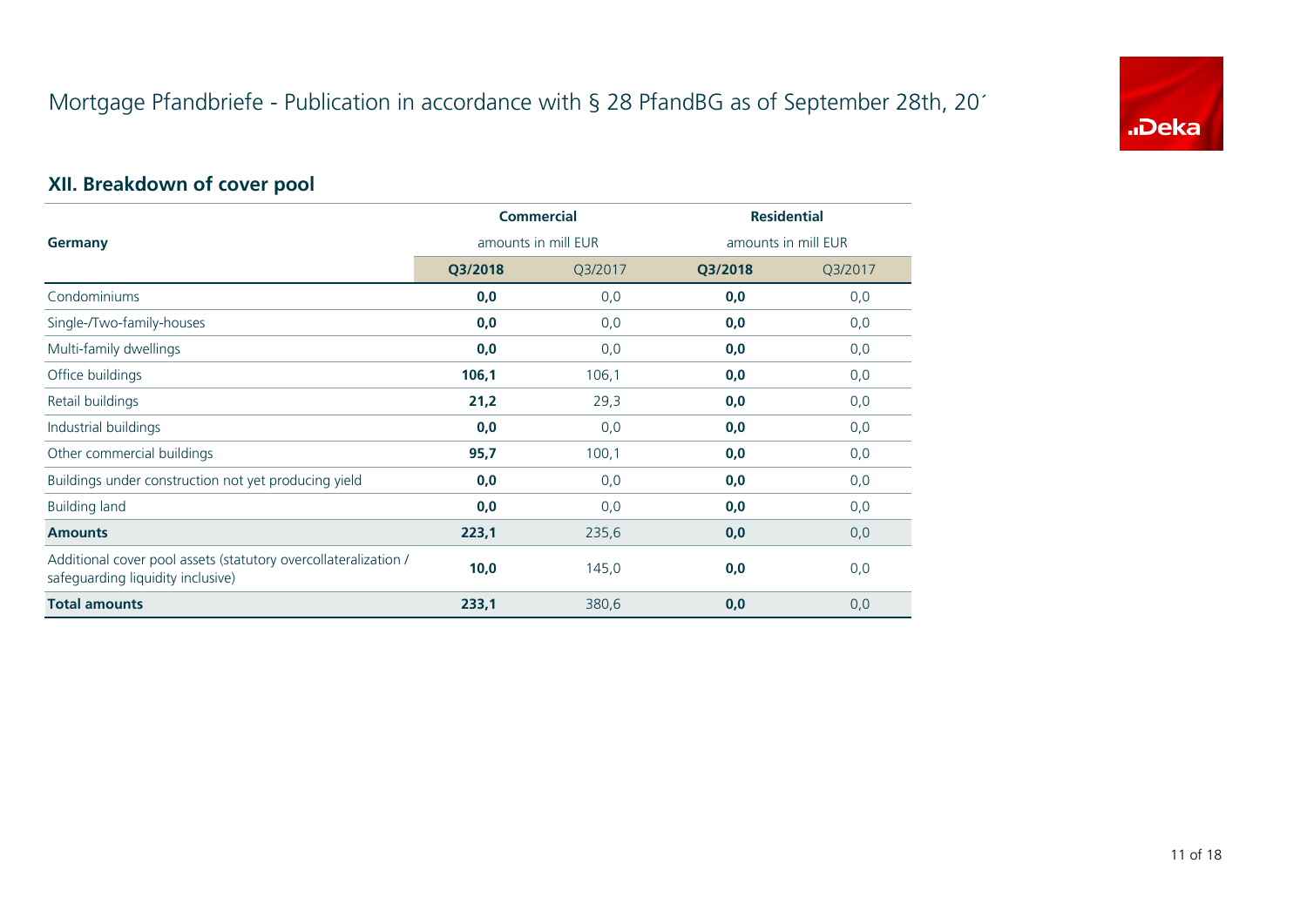

# **XII. Breakdown of cover pool**

|                                                                                                      | <b>Commercial</b>   |         | <b>Residential</b>  |         |
|------------------------------------------------------------------------------------------------------|---------------------|---------|---------------------|---------|
| <b>France</b>                                                                                        | amounts in mill EUR |         | amounts in mill EUR |         |
|                                                                                                      | Q3/2018             | Q3/2017 | Q3/2018             | Q3/2017 |
| Condominiums                                                                                         | 0,0                 | 0,0     | 0,0                 | 0,0     |
| Single-/Two-family-houses                                                                            | 0,0                 | 0,0     | 0,0                 | 0,0     |
| Multi-family dwellings                                                                               | 0,0                 | 0,0     | 0,0                 | 0,0     |
| Office buildings                                                                                     | 197,1               | 48,8    | 0,0                 | 0,0     |
| Retail buildings                                                                                     | 43,8                | 0,0     | 0,0                 | 0,0     |
| Industrial buildings                                                                                 | 0,0                 | 0,0     | 0,0                 | 0,0     |
| Other commercial buildings                                                                           | 0,0                 | 0,0     | 0,0                 | 0,0     |
| Buildings under construction not yet producing yield                                                 | 0,0                 | 0,0     | 0,0                 | 0,0     |
| <b>Building land</b>                                                                                 | 0,0                 | 0,0     | 0,0                 | 0,0     |
| <b>Amounts</b>                                                                                       | 240,9               | 48,8    | 0,0                 | 0,0     |
| Additional cover pool assets (statutory overcollateralization /<br>safeguarding liquidity inclusive) | 0,0                 | 0,0     | 0,0                 | 0,0     |
| <b>Total amounts</b>                                                                                 | 240,9               | 48,8    | 0,0                 | 0,0     |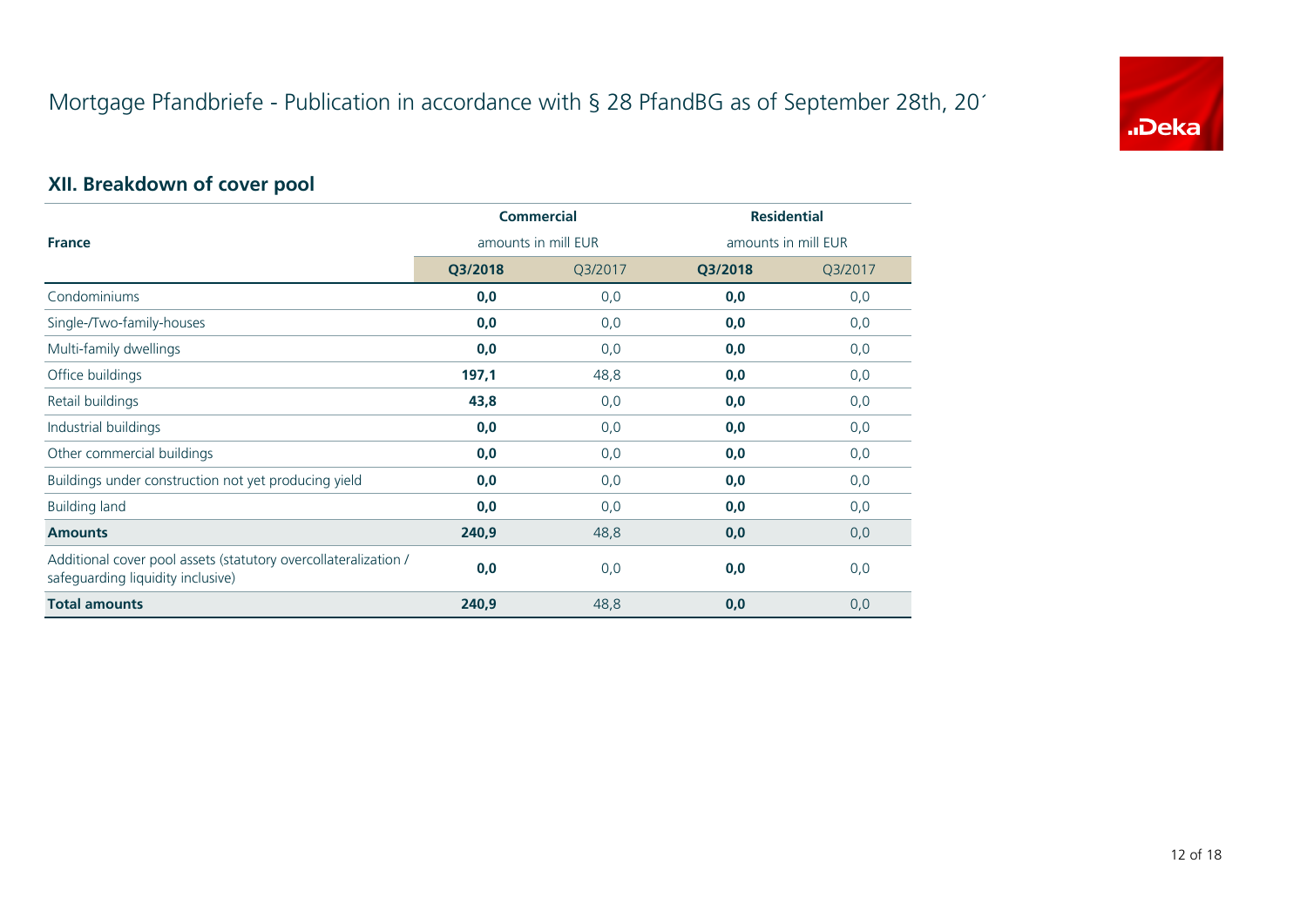

#### **XIII. Debts in arrears > 90 Days (in mill EUR)**

| <b>Geographical distribution</b> |               | <b>Total amounts in mill EUR</b> |         |  |
|----------------------------------|---------------|----------------------------------|---------|--|
| <b>Country</b>                   | Code<br>$(*)$ | Q3/2018                          | Q3/2017 |  |
| Germany                          | DE            | 0,0                              | 0,0     |  |
| France                           | FR            | 0,0                              | 0,0     |  |
| <b>Total amounts</b>             |               | 0,0                              | 0,0     |  |

### **XIV. Total amounts of nonperforming assets, if at least 5% of each individual claim are non performing (in mill EUR)**

| <b>Geographical distribution</b> |               | <b>Total amounts in mill EUR</b> |         |  |
|----------------------------------|---------------|----------------------------------|---------|--|
| <b>Country</b>                   | Code<br>$(*)$ | Q3/2018                          | Q3/2017 |  |
| Germany                          | DE            | 0,0                              | 0,0     |  |
| France                           | FR            | 0,0                              | 0,0     |  |
| <b>Total amounts</b>             |               | 0,0                              | 0,0     |  |

(\*) Remark: The terms of country codes are based on the two-letter ISO-Codes defined in 'ISO 3166 alpha-2', published by the International Organization for Standardization (ISO).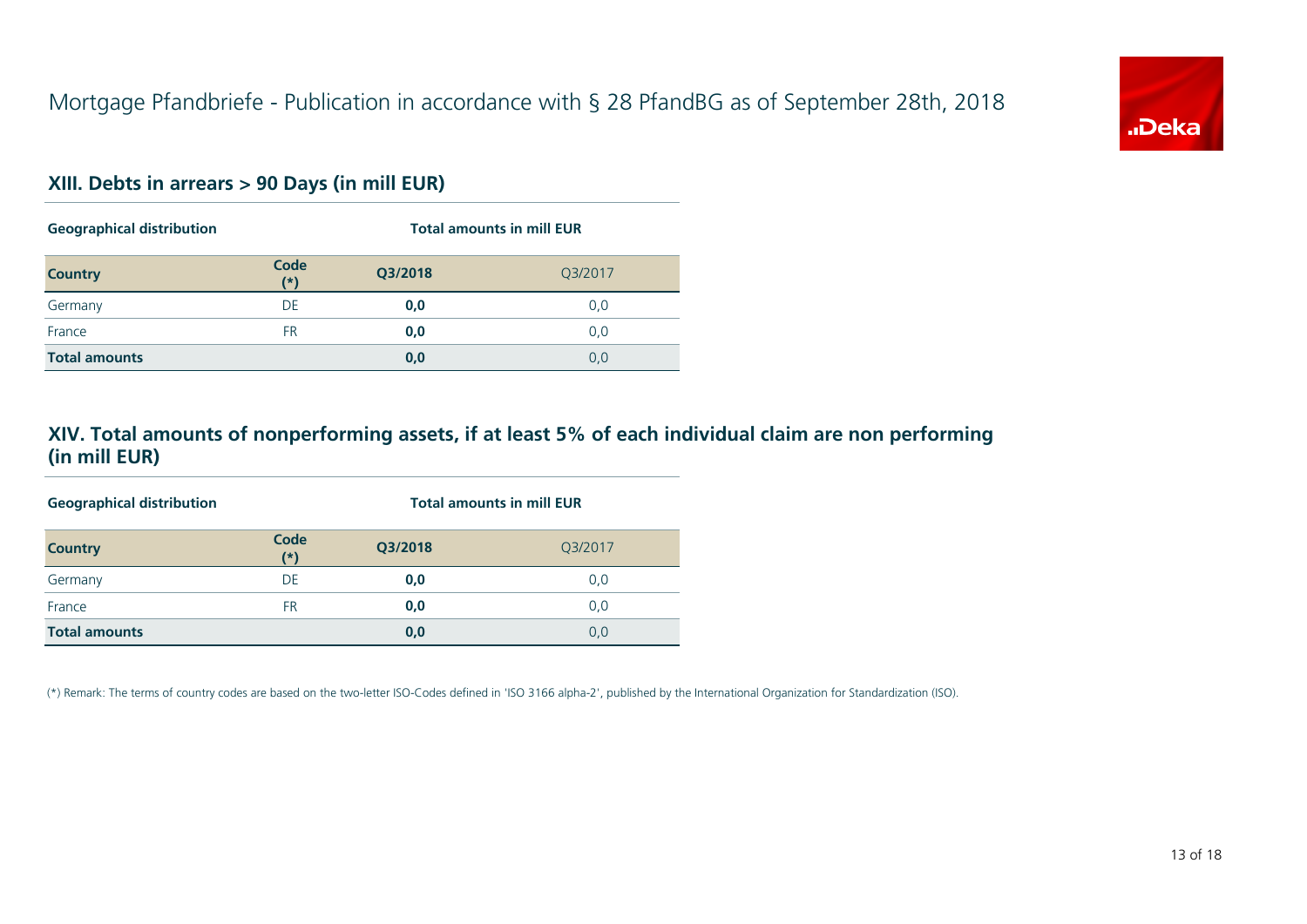

|                                    |             | Q3/2018 |
|------------------------------------|-------------|---------|
| WAL of cover pool (Total)          | in years    | 4.4     |
| Part of ECB elligble securities    | in mill EUR | 10,0    |
| Overcollateralisation by law (npv) | in $\%$     | 2.0     |

| <b>Currency Exposure (nominal)</b> | in mill EUR | Q3/2018 |
|------------------------------------|-------------|---------|
| EUR                                |             | 474,0   |

| <b>Current Rating of Pfandbrief (according to Rating Agency)</b> | O3/2018          |
|------------------------------------------------------------------|------------------|
| Moody's                                                          | <b>Not rated</b> |
| <b>S&amp;P</b>                                                   | <b>Not rated</b> |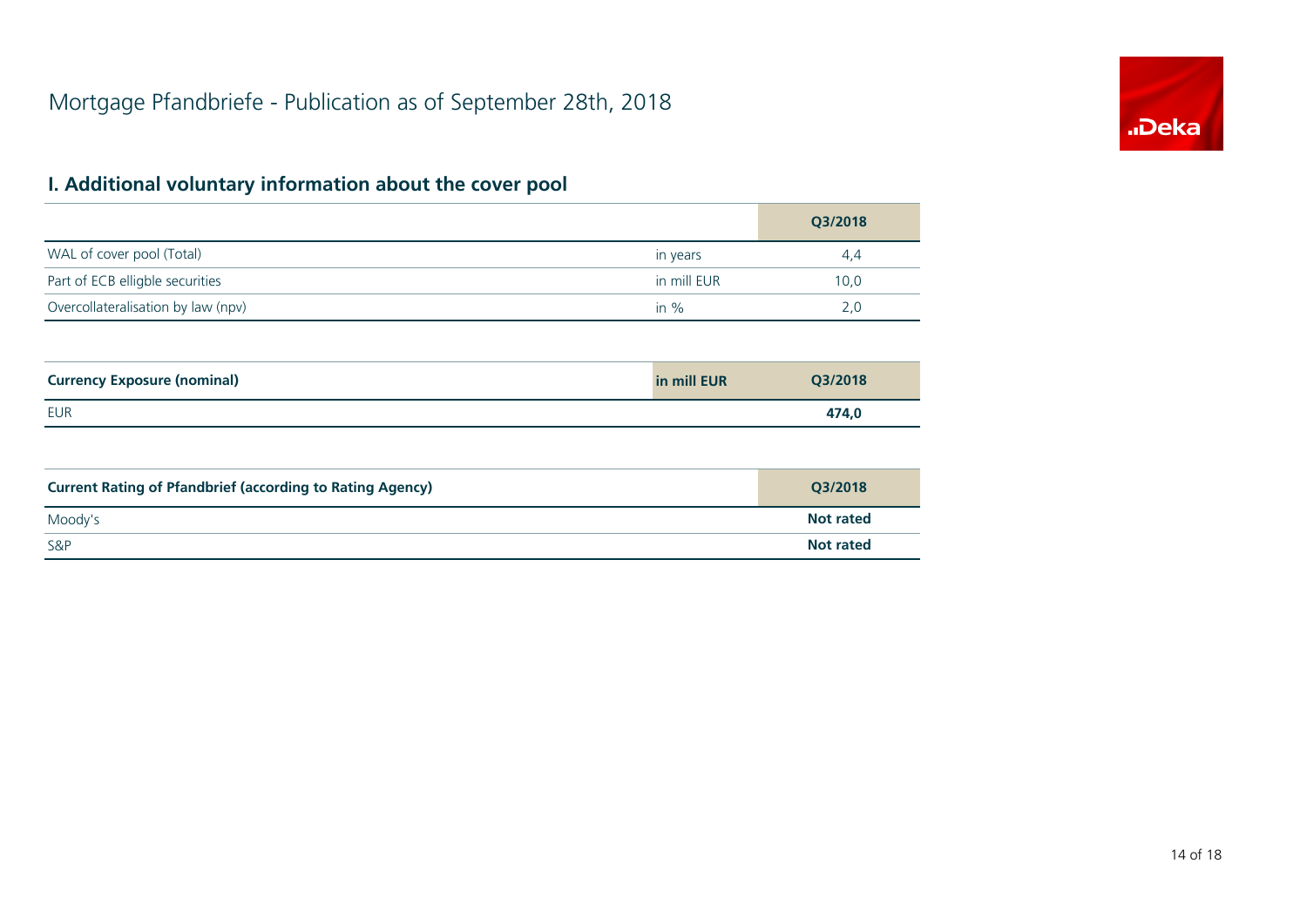

| Breakdown of claims agianst centralbanks and banks<br>according to section 25 para. 1 no. 5 by Credit Quality Step | in mill EUR | O3/2018       |
|--------------------------------------------------------------------------------------------------------------------|-------------|---------------|
| Credit Quality Step 1                                                                                              |             | 0.0           |
| Credit Quality Step 2                                                                                              |             | $0.0^{\circ}$ |

| <b>Derivates</b>                                          |              | 03/2018 |
|-----------------------------------------------------------|--------------|---------|
| Are derivatives included in the cover pool?               | Yes / No     | No      |
| Dervatives in the cover pool (npv)                        | in mill EUR  |         |
| Type of swaps (I=intra-group, E=external, B=both, N=none) | (I, E, B, N) | N       |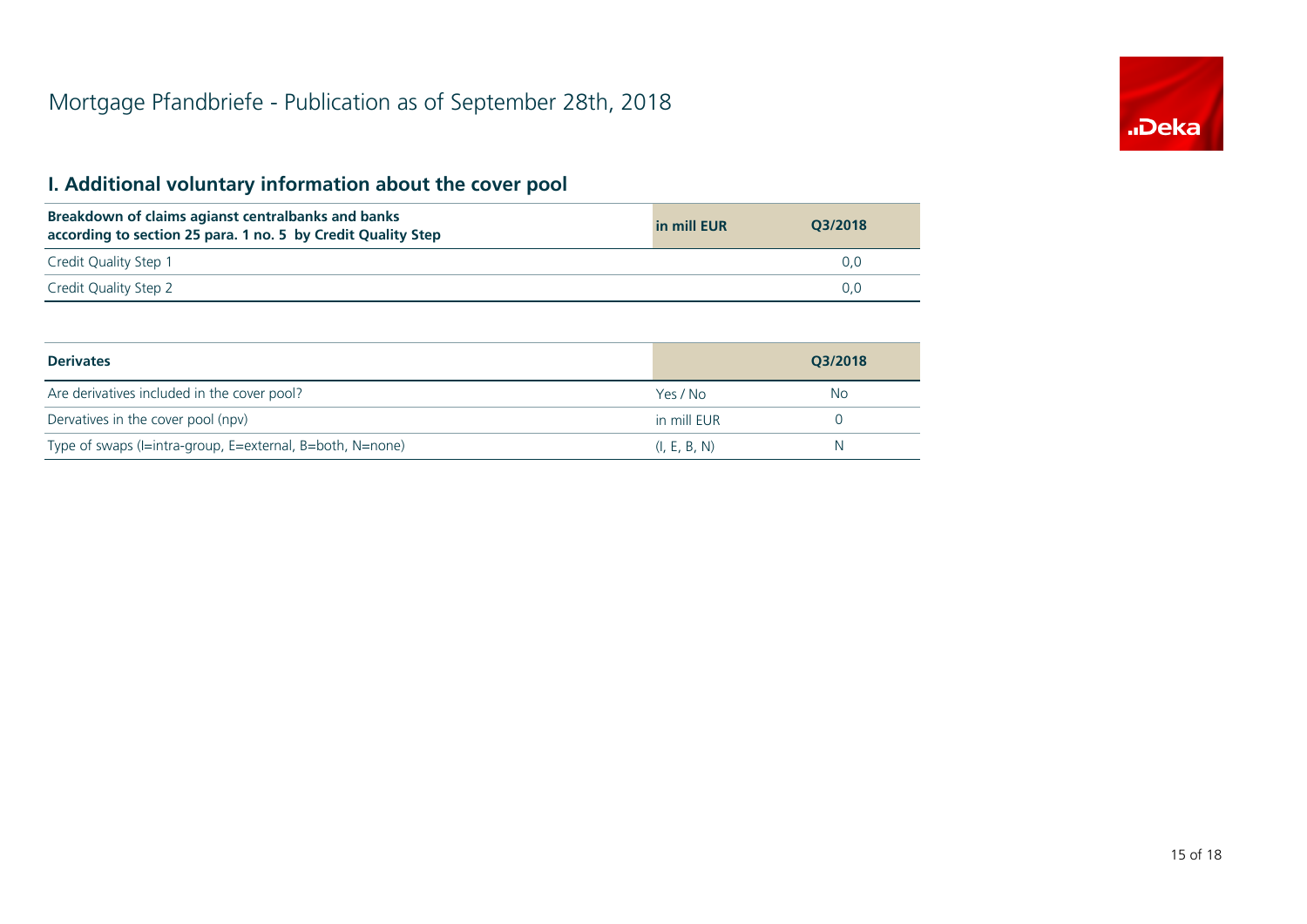

|                                                           |             | <b>Residential</b> | <b>Commercial</b> |  |
|-----------------------------------------------------------|-------------|--------------------|-------------------|--|
| Loans $(*)$                                               | Q3/2018     | Q3/2018            |                   |  |
| Number of loans                                           |             |                    | 15                |  |
| Number of borrowers                                       |             |                    | 24                |  |
| Total amount of loans granted to the 10 biggest borrowers | in mill EUR | 0,0                | 333,5             |  |
| Number of properties                                      |             | 0                  | 24                |  |
| Part of owner occupied homes of cover assets              | in mill EUR | 0,0                | 0,0               |  |
| Part of multi-family homes of cover assets                | in mill EUR | 0,0                | 0,0               |  |

| Loans $(*)$                                                           |             | O3/2018             |
|-----------------------------------------------------------------------|-------------|---------------------|
| % of insured mortgages in the cover pool of total cover asstes        | in $%$      | 100,0%              |
| Are Insurances part of the cover pool?                                | Yes / No    | <b>Yes</b>          |
| Are guaranteed loans included in the cover pool?                      | Yes / No    | Not applicable (**) |
| % of quaranteed loans of total cover asstes                           | in $%$      | Not applicable (**) |
| Are self certified loans included in the cover pool?                  | Yes / No    | Not applicable (**) |
| Are limited certified loans included in the cover pool?               | Yes / No    | Not applicable (**) |
| % of non first lien mortgages in the cover pool of total cover assets | in $%$      | Not applicable (**) |
| Are ABS included in the cover pool?                                   | Yes / No    | Not applicable (**) |
| Part of interest only loans of total cover assets                     | in mill EUR | 353,5               |

(\*) Remark: Only regular cover pool assets are included.

(\*\*) Remark: Not applicable according to current legal situation.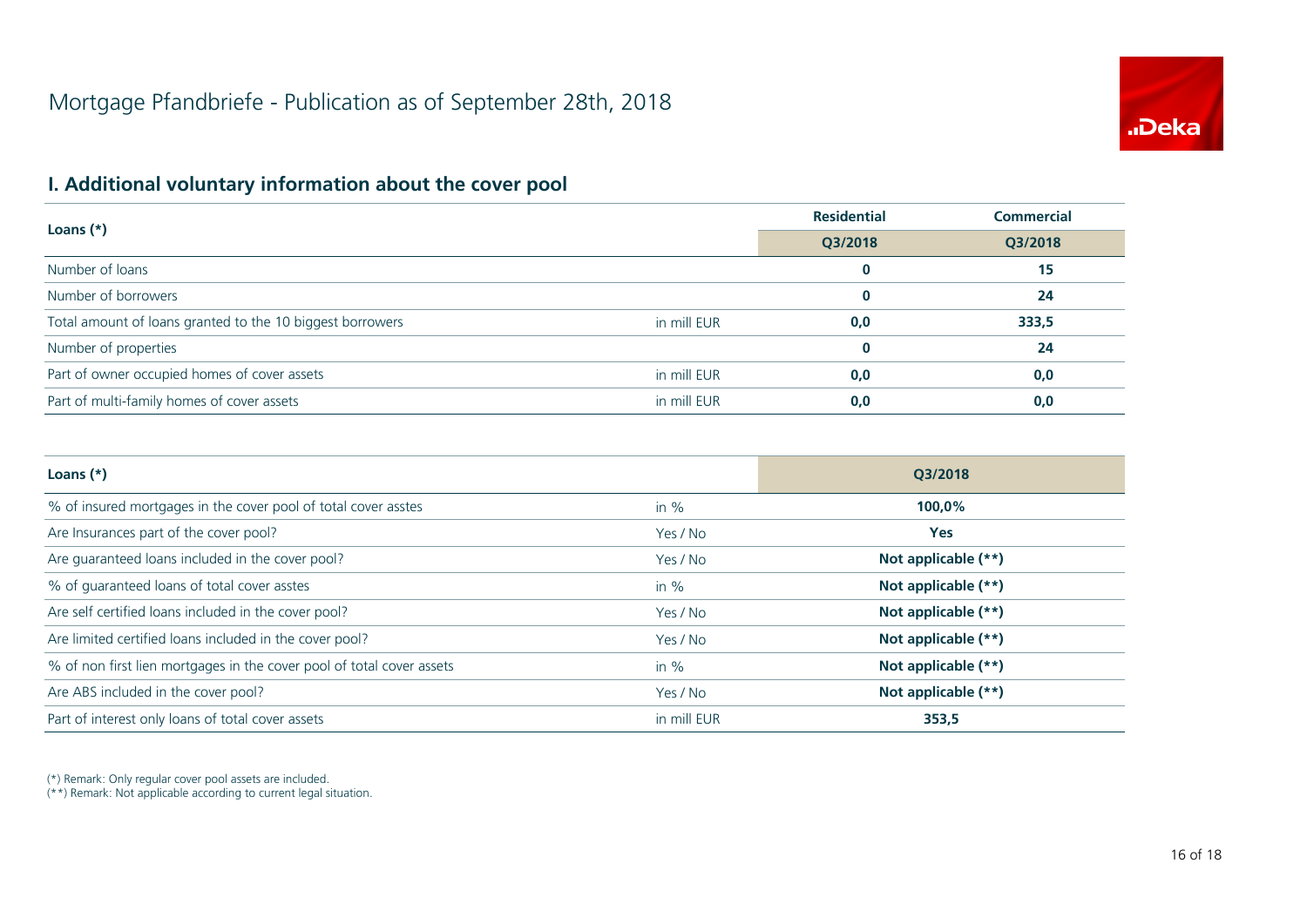

| Loan to Value (LTV) in buckets |        |     | in mill EUR | Q3/2018 |
|--------------------------------|--------|-----|-------------|---------|
| $> 0\%$                        | $\leq$ | 20% |             | 0,0     |
| $> 20\%$                       | $\leq$ | 30% |             | 0,0     |
| $> 30\%$                       | $\leq$ | 40% |             | 29,7    |
| $>40\%$                        | $\leq$ | 50% |             | 43,5    |
| $> 50\%$                       | $\leq$ | 60% |             | 390,8   |

| Loan seasoning in buckets<br>residential + commercial |        |            | in mill EUR | Q3/2018 |
|-------------------------------------------------------|--------|------------|-------------|---------|
|                                                       | $\leq$ | 12 months  |             | 0,0     |
| 12 months                                             | $\leq$ | 24 months  |             | 36,2    |
| 24 months                                             | $\leq$ | 36 months  |             | 110,6   |
| 36 months                                             | $\leq$ | 60 months  |             | 296,0   |
| 60 months                                             | $\leq$ | 120 months |             | 21,2    |
| 120 months                                            | $\geq$ |            |             | 0,0     |